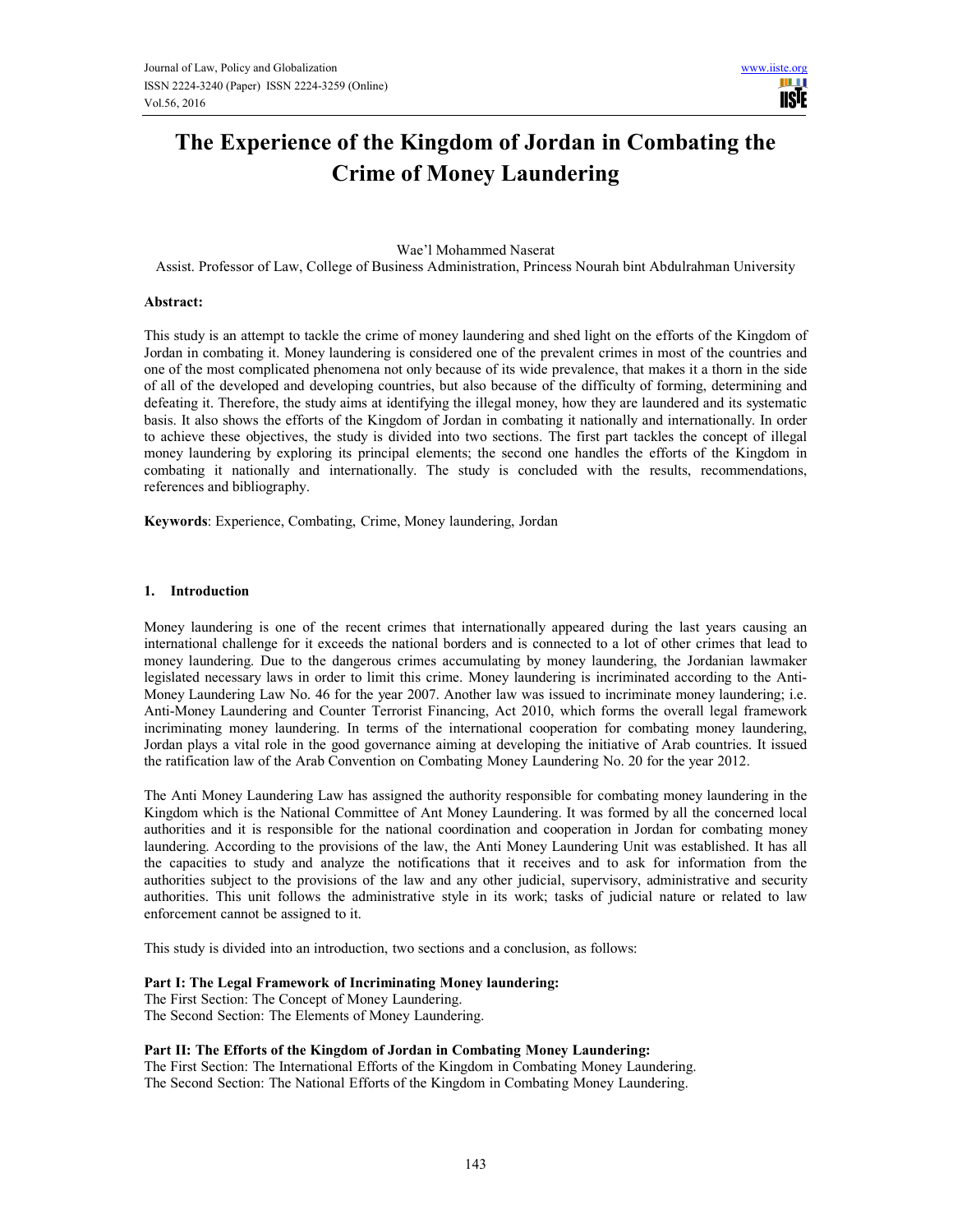## 2. Statement of the Problem

The study explores the relation between the lawmaker's incrimination of money laundering as a criminal phenomenon of catastrophic risks on all the levels and the experience of the Kingdom of Jordan in combating it.

#### Questions:

- 1- What is money laundering?
- 2- What is the legal framework of incriminating money laundering?
- 3- How could the Kingdom combat money laundering both nationally and internationally?

## 3. Significance

The significance of the study lies in what takes place in the present time of the increasing finance of money laundering and the diversity of its methods and means. Its deep effect on the state security and on the community's social interests entails studying this criminal act in deep.

## Reasons of the Study:

The reasons that made me tackle this topic are summed up as follows:

- 1- The community's awareness of the risks of this criminal phenomenon.
- 2- The effluent occurrence of money laundering and the craftiness and diversity of its criminals in concealing their crimes.
- 3- The amount of laundered money all over the world exceeds the amount of the international trade of Oil, ranked second after the international trafficking of firearms.
- 4- Limiting the prevalence of financing money laundering in the Arab community.

# 4. Objectives

- 1- Identifying the crime of money laundering.
- 2- Showing the attitude of the Jordanian lawmaker to the incrimination of money laundering.
- 3- Shedding light on the Jordanian experience in combating money laundering.

## 5. Conceptions

- 1- Crime is: "a conduct that is contrary to the instructions and prohibitions of the Panel Code provided that it is explicitly incriminated by this law".
- 2- Finance is: "looking for, selecting and assessing the suitable ways for getting money in order to get the best mixture of them in a way that fits the amount and type of the financial institution's obligations.
- 3- Money Laundering is: "laundering money through illegal methods in order to lend it legality by concealing its illegal sources."

# 6. Methodology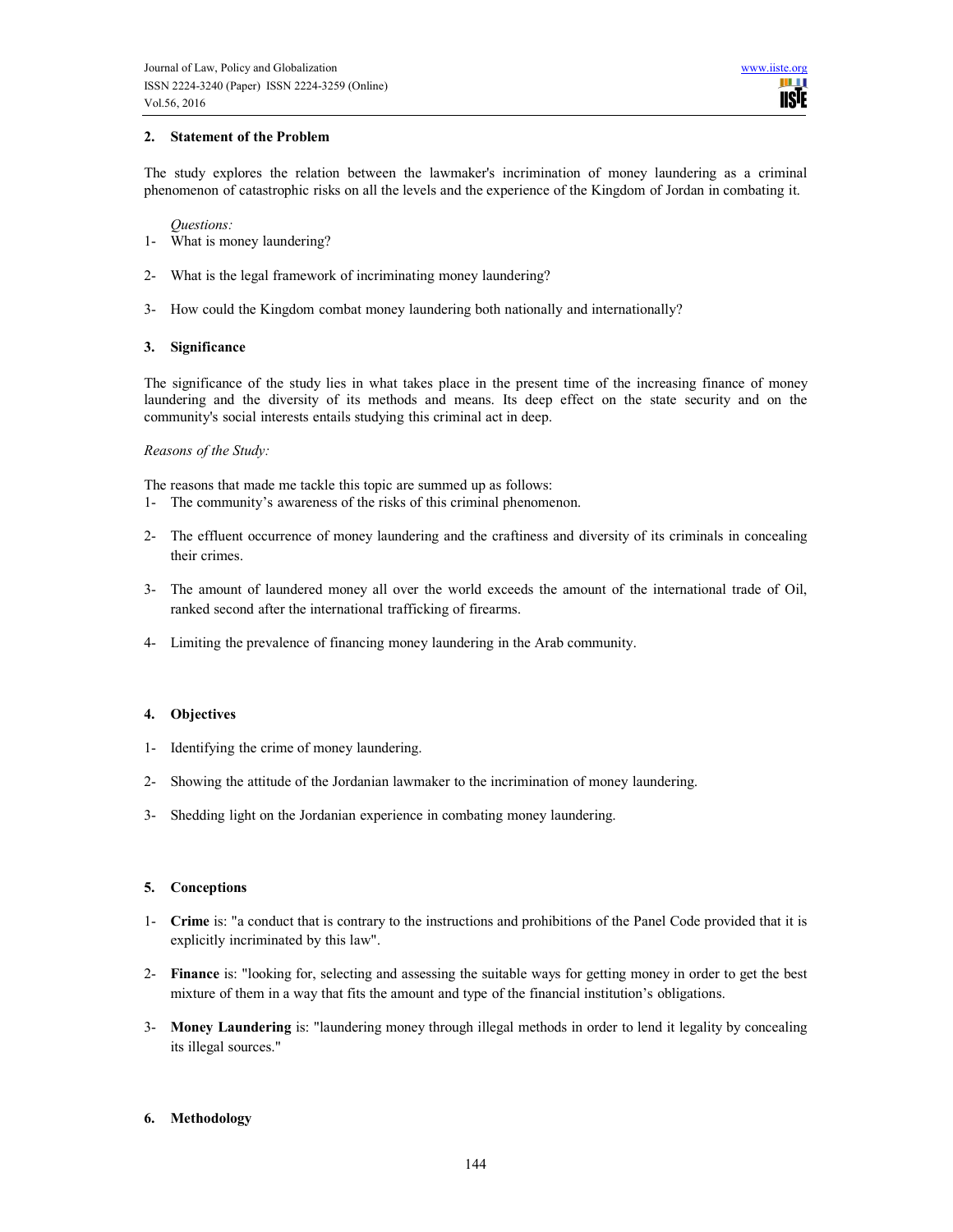Because this study handles the crime of money laundering and the efforts of the Kingdom of Jordan in combating it, its approach is the comparative analytical descriptive one. Thus, I accurately describe this crime and the legal texts trying to answer the questions of the study. Also, I analyze them and suggest suitable solutions in order to achieve the major objective which is identifying money laundering in the Jordanian law and the methods of combating it.

#### Limitation:

The Legal Limit: The amended Anti Money Laundering and Terrorist Financing, Act 2010.

The Topic Limit: It handles money laundering and hence the study excludes other topics related to organized crimes except the necessary parts for the study without getting deep into all its parts in order to suggest legal solutions without unjustified redundancy and complication leaving a space for scholars and researchers to get deep into it.

#### Section I The Legal Framework of the Crime of Money laundering

Money laundering is one of the most dangerous crimes generally affecting security and affecting economic security in particular because it is an organized crime of specific objectives (AlFikky, 2005, 44). A basic principle stipulated in the Jordanian Panel Code is: "No penalty without a law". Thus, any act cannot by incriminated except by a legal article. In addition, you cannot punish any person who committed a crime unless the law explicitly incriminates it, as mentioned in the third article of the Jordanian criminal law: "The offence is deemed to be committed immediately on occurrence of its acts without regard to the time of its result". This refers to the illegality of punishing the acts that are not explicitly incriminated by the law. Also, the eighth article of the Jordanian constitution stated: "No person May be detained or imprisoned except in accordance with the provisions of law". The Jordanian lawmaker has incriminated the act of money laundering in general by the Anti Money Laundering and Terrorist Financing Law for the year 2010. Therefore, in order to brief the legal framework of money laundering, we firstly explore the definition of money laundering and its nature in the first section. And then, we tackle the elements of the crime of money laundering in the second section.

## The First Part: The Concept of money laundering:

This section is dedicated to defining money laundering and the legal nature of this crime.

## Firstly: The Definition of money laundering:

Participating in international initiatives for combating money laundering and terrorist financing, Jordan has issued the Jordanian Anti Money Laundering Law which incriminates the acts of money laundering and terrorist financing in the Kingdom. In order to limit these crimes, the law assigns the crimes, responsibilities and the penalties resulted from breaking this law. The Jordanian lawmaker has identified money laundering in Paragraph (a) of the second article of the amended Jordanian Anti Money Laundering and Terrorist Financing, Act 2010 as: " Every conduct involving acquisition, possession, disposing of, moving, managing, keeping, exchanging, depositing, investing of funds or manipulating it's value or movement and transferring, or any action that leads to conceal or disguise it's source, origin, nature, place, disposition mean, ownership or related rights, with knowledge that the funds are proceeded of one of the crimes stipulated in article (4) of this law". Also, article no. (147) of the Jordanian Panel Code, that was amended according to the temporary law No. 54 for the year 2001, stated that: "Depositing money at any bank or financial institution which provides banking services in the kingdom or the transfer of such money by such institutions and banks to any other party is considered to constitute a terrorism crime if it was proven that such money is suspicious and is related to terrorist activities".

#### Secondly: The Legal Nature of Money Laundering:

Under the Jordanian Panel Code, money laundering is considered one image of organized criminal crimes that includes a number of subsidiary crimes, which are: crimes of business, finance, exchange, banking, commerce and monetary crimes such as tax and customs crimes. The Jordanian Economic Offences Code for the year 1993, in paragraph (a) of the third Article, has defined the economic crime as: "any crime subject to the provisions of this law, any crime considered by a special law as an economic crime, any crime causing damage to the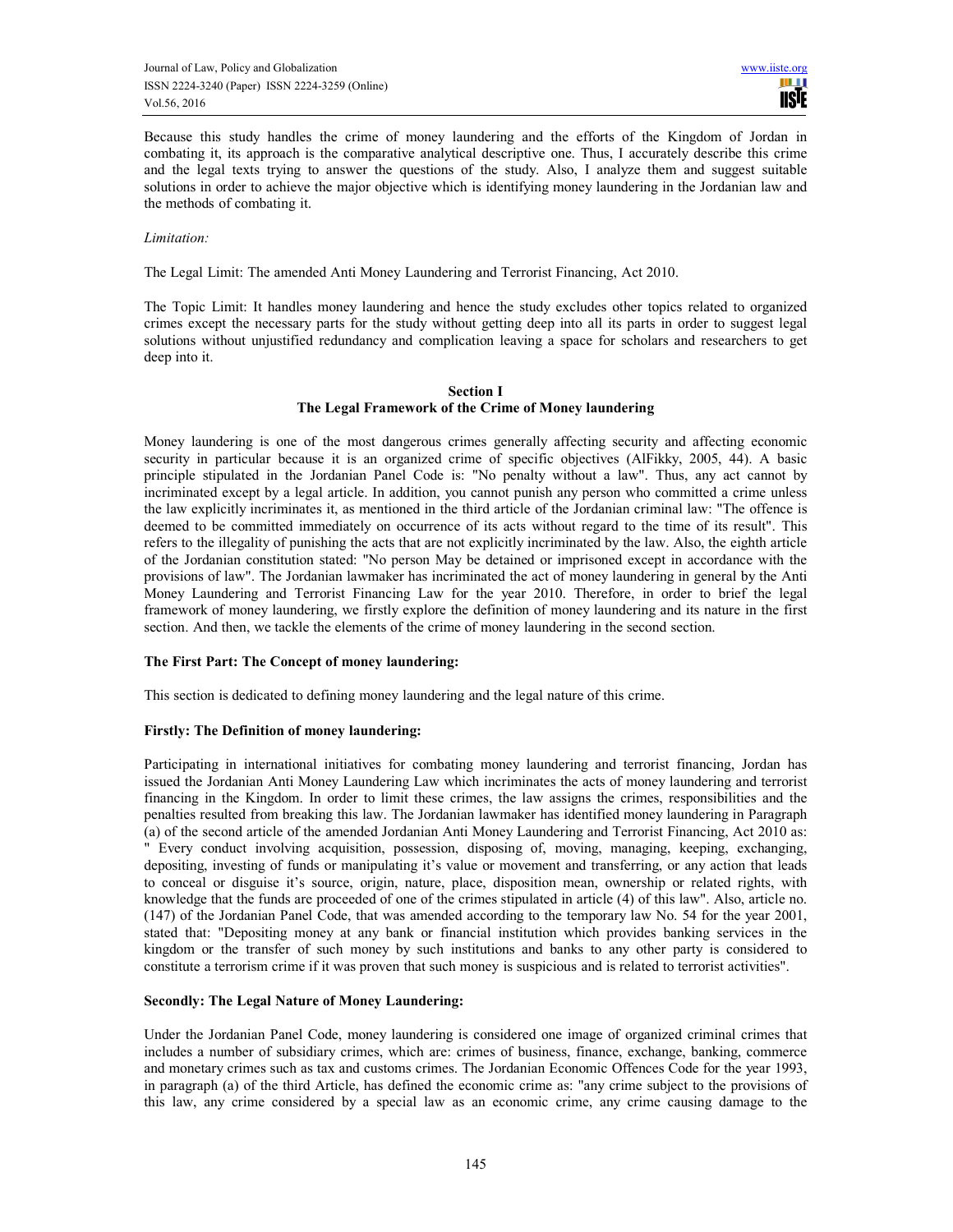economic position of the Kingdom or to the public trust in the national economic, currency, stock, bonds and trading securities, or any crime related to the public fund". This text shows that the criterion of an economic crime depends on the nature of the crime on the one hand, and on the objective of the law incriminating and criminalizing it on the other. Money Laundering is on the one hand considered an ancillary offence crime and a crime that could be deliberated on the other.

- 1- As for being an ancillary crime, it assumes the occurrence of a previous original crime. Therefore, the activity of money laundering focuses on the money and outcomes resulted from this original crime (AlMasha'al, 1425H).
- 2- As for being able to be deliberated, it is the occurrence of the original crime in the territory of some country whereas the activity of money laundering is distributed on another; and hence the elements of the crime scatter across the borders which would make the criminal prosecution more difficult especially with the accompanying great troubles in the two fields of competence and the extent of admitting the force of the criminal provisions issued in the country of the original crime (Abdel Mon'em, 1998, 80).

#### The Second Part: The Elements of Money Laundering.

As any other crime, money laundering consists of elements. Its material elements (actus reus) is the original crime that caused the illegal money such as drugs, bribe or terrorism. The criminal conduct is the transferring, transporting of money, concealing its source or place, having or using this money knowing its illegal source. Hence, it is an intended crime that does not entail inaction or negligence as a basis for the criminal responsibility. Additively, it is one of the continuous crimes although it is somewhat considered that the transferring is one of the instantaneous crimes (Fayez, 2002). In addition to the material element (actus reus) and the moral element (mens rea), there should be a legal text incriminating act. This text is the legal element and it is the existence of a text incriminating and criminalizing the activity of money laundering that causes this crime. Almost all the laws all over the world, including the Jordanian lawmaker, incriminate and criminalize this crime. The Jordanian lawmaker introduced a special law incriminating this crime. The legal framework of the crime of money laundering entails explaining its elements in the following branches:

#### Firstly: The Legal Element of the Crime of Money Laundering:

The legal framework of the crime is considered the legal text incriminating the detrimental acts which constitute the illegal nature of the act (Saleh, 2007). Its essence is a legal adaptation that covers the act. The reference of its identification is the rules of the Panel Code (Rashwan, 2006, 17). Consequently, there is "no penalty without a law" which is known as the principle of legality according to Article (3) in the Jordanian Panel Code that states: "No penalty shall be imposed unless provided for by the law at the time the crime is committed". According to the Jordanian lawmaker, money laundering is incriminated by the Anti Money Laundering Law. Article (2) of the law matches the conventions of Vienna and Palermo in identifying money laundering; all of them agree in the specification of actus reus and mens rea. In addition to the Anti Money Laundering Law, the Jordanian lawmaker has previously incriminated money laundering of the insurance activity under Article No. (52) from the Jordanian Insurance Regulatory Act No. (33), 1999. It should be noted that the scope of money laundering in insurance activities is limited. The definition mentioned in the Insurance Regulatory Act has confined to the acts of transferring, replacing, using or diversifying money and hence there is no reference to the acts of transporting, concealing, disguising, gaining or having it. Thus, it still not obvious if the Anti Money Laundering Law or the Insurance Regulatory Act are the special laws that will be applied in this domain. The crime of money laundering could be applied to the offender of the original crime but original crimes of money laundering do not include a number of crime categories because some of them are either not originally incriminated or not subject to criminal penalties. In the Jordanian law, original crimes are limited to crimes punishable by a criminal penalty or crimes mentioned in international conventions as considering their earnings a type of money laundering (Muhammadain, 2001). The crime of money laundering could be applied to any properties directly or indirectly derived from committing an original crime whose earnings are considered a type of money laundering under the provisions of the law (AlSarraj, 2007).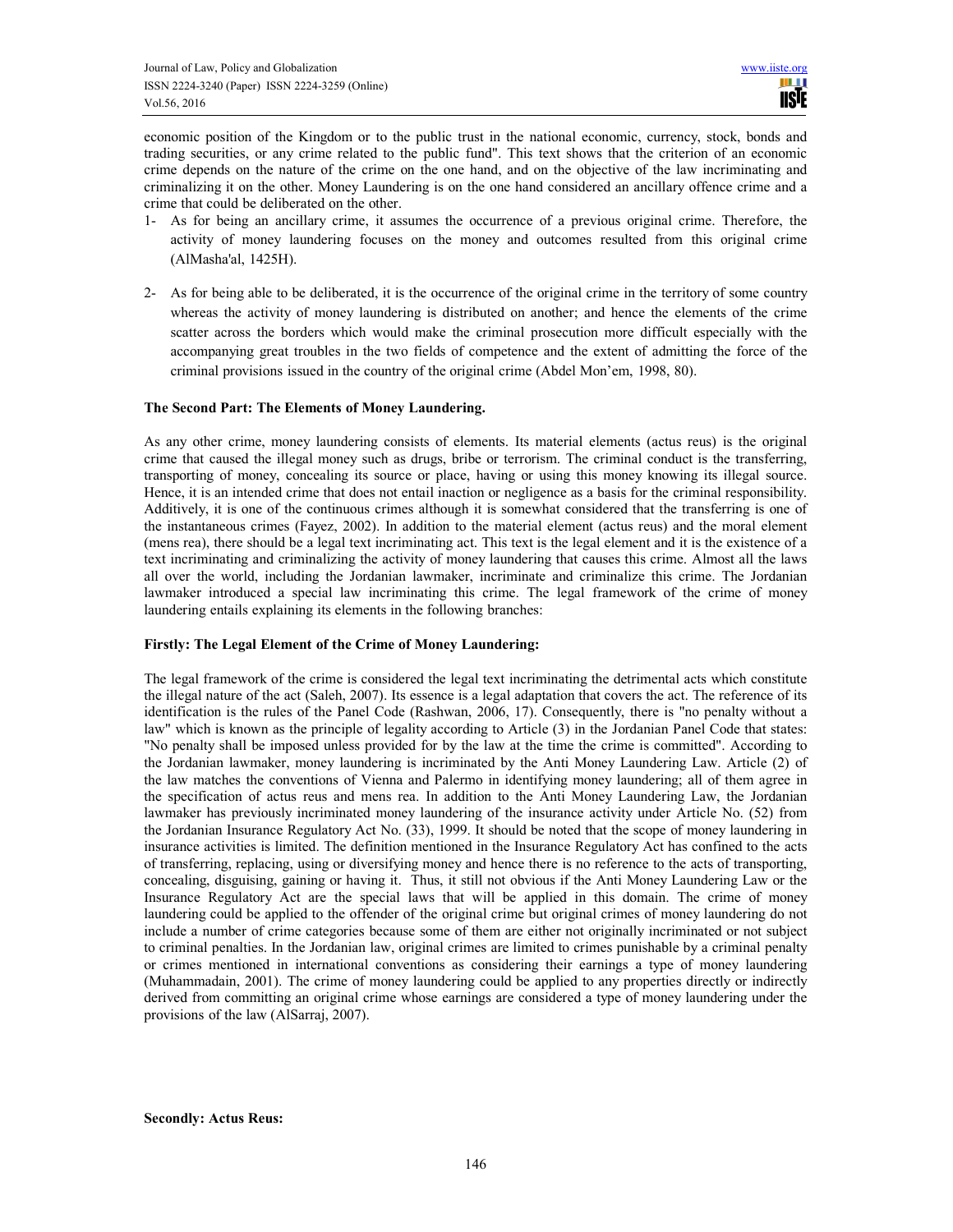# 1- The Criminal Conduct:

For the actus reus of any crime to be achieved, the offender has to do a specific criminal act followed by a specific detrimental criminal result and there should be a causal connection between the two (Nosayrat, 2007, 32). However, incriminating money laundering does not require the occurrence of the criminal result (Hosny, 1984, 60). It is a crime of abstract conduct that does not necessitate the occurrence of a specific criminal result. In this regard, the Jordanian legal law is confined to the limit of the criminal conduct making it punishable regardless the result; even it lists the kinds of the conduct of the actus reus, as mentioned in Article (2) of the Jordanian Anti-Money-Laundering Law.

## 2- The Images of Money Laundering as a Criminal Conduct:

Under Article (2) of the Jordanian Anti-Money Laundering Law, the images of the criminal conduct of money laundering are as follows:

- 1- Possessing, acquiring or using funds gained by criminal proceeds. This case is applied especially to banks and financial institutions whenever the bank learns the source of the illegal money, even if the deposit is a balance; i.e. opening an account, or a safety box (Abdel Mon'em, 1998, 15).
- 2- The transferring and moving of money: Money transferring is the material moving of the proceeds of a crime in order to conceal their illegal source and legalize them by taking them away from the place of the original crime or in order to help the offenders to go unpunished and unprosecuted (Soliman, 2002). This image is of a great importance as a kind of the organized transnational crimes because it involves the material moving of capitals from the country of the original crime which is the source of illegal money to another country where money is laundered by incorporating it in the economic circulation of the country where the money is to be invested either in real or fake projects in order to legalize it (AlSherbeini, 1999, 528).
- 3- Concealing or disguising the source of the proceeds of the crime: Each of the concealing and disguising are considered a stand-alone conduct not just an element of conduct (AlRashdan, 2007).
- 4- Contributing or participating in the crime: This image is divided into two cases:

## a- Participating in or helping in the activities of money laundering:

1- The criminal participation is a stage preceding the crime which is the stage of thinking over and preparing for the crime. The accomplice's role is limited to helping the original perpetrator because of his relation with the perpetrator. Thereby, he might pave the way to the perpetrator. The crime might not happen at its specific time and place without the help of the accomplice (Abdel Majeed, 2005).

Therefore, the ancillary image appears in the criminal participation where the original perpetrator embodies the typical conduct of the complete crime or the attempt to commit the crime, while the accomplice embodies his typical conduct (Rabah, 2004).

## b- Conspiracy and Collusion:

In this case, the actus reus is the image of a negative material conduct usually manifested as not reporting the concerned authorities of this crime (AlKasoos, 2002). Usually, this image occurs in the banking institutions that, because of their competence, uncover the processes of transferring, concealing or disguising aiming at laundering money and uncover the people involved (Suleiman, 2002).

## Thirdly: The Subject of Incriminating Money Laundering:

The subject of incriminating money laundering means all of the images of money or proceeds resulted from any criminal felony or misdemeanor. The Vienna Convention considers the subject of money laundering as any funds derived or yielded directly or indirectly from committing any of the crimes stipulated in Article (3),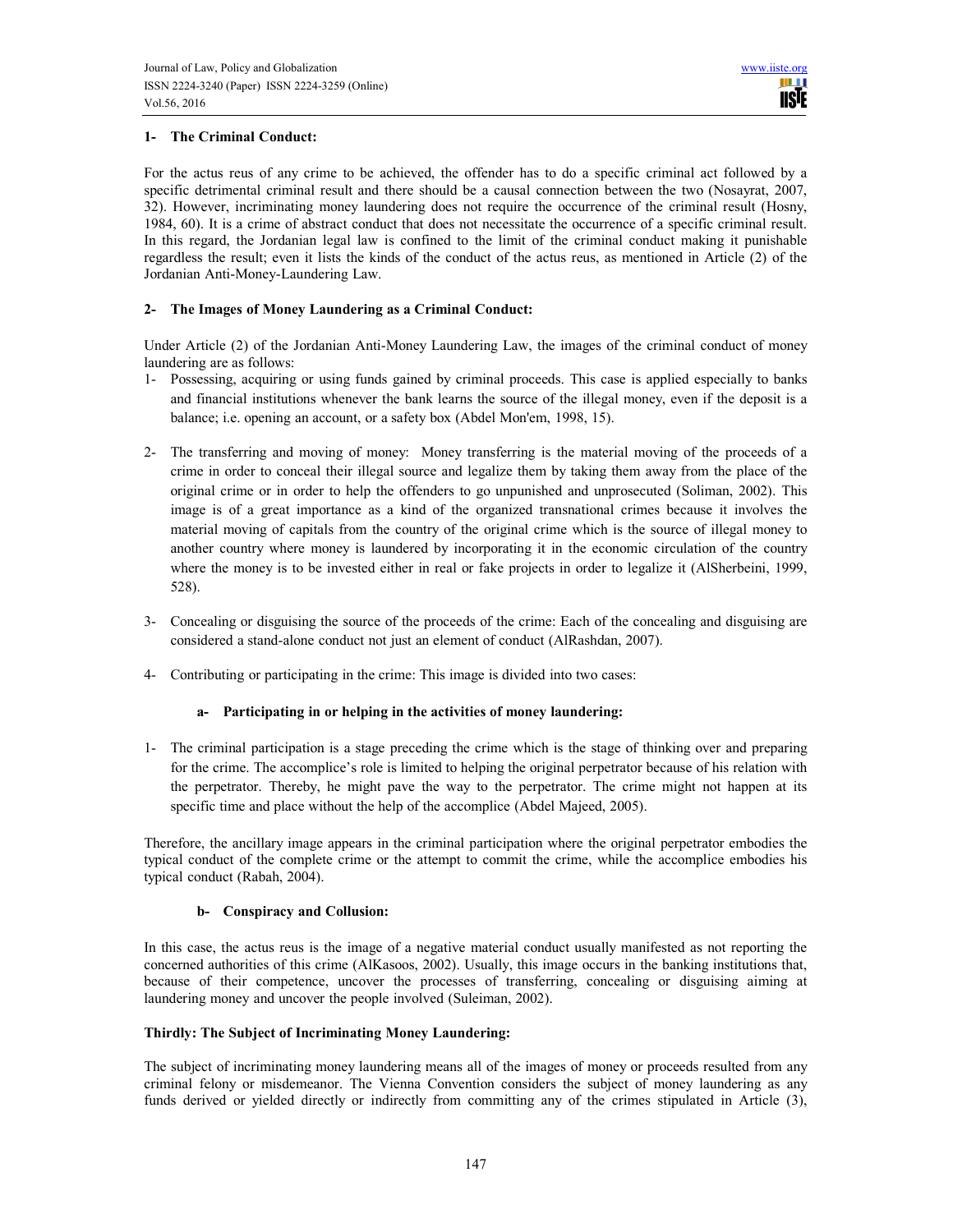paragraph (1). These crimes include the production, specification, extraction, preparation, selling or distribution of drugs, etc.

Article (4) of the Jordanian Anti Money Laundering Law considers the following proceeds as subject of money laundering:

- a- Any crime that is punished with felony penalty in accordance with valid legislations in the Kingdom, or crimes that any other valid legislation considers its proceeds to be subject to money laundering crime.
- b- Crimes stipulated by international agreements, to which Jordan adheres, that consider the proceeds of such crimes to be subject to money laundering crime, provided that the Jordanian law punishes such crimes, and the felony should be punished under the provisions of the Jordanian Panel Code No. 16 for the year 1960 and its amendments.

Thus, it is understood that the approach of the Jordanian lawmaker in assigning the subject of the crime of money laundering adopts the marginal approach so that the money proceeded by the crimes punished as a felony is considered subject of money laundering in addition to the offences mentioned in the international agreements, in which Jordan is part of, provided that they are punishable in the Jordanian law. It is noted that the text of Article (4), Paragraph (B) takes us to the international agreements whereas some crimes mentioned in the international agreements are not incriminated in the Jordanian law leading that the proceeds of all the crimes not mentioned in the Jordanian regulations are not considered subject of money laundering.

## Fourthly: The Mens Rea:

For the crime of money laundering to take place, it is not sufficient that the perpetrator does any of the aforementioned images of criminal conduct that are only the actus reus, but there should be the mens rea that is the image of the criminal purpose or the case of intent (Suleiman, 2008). The mens rea represents the psychological origins for the materials of the crime and the psychological domination on it which means that the regulator does not consider these materials unless they are committed by a human being who could be asked about them and could bear their punishment (Kashkoosh, 2002).

At last, the mens rea is a necessary condition of the completeness and occurrence of a crime. Also, it is the basis of differentiation between whether the criminal had deliberately and knowingly intend to commit this crime or the crime was committed unintentionally (AlFikky, 2005).

## 1- The General Criminal Purpose:

## A- The Element of Knowing:

Under Article (2) of the Anti-Money Laundering Law –in order that the criminal purpose be achieved- there should be the element of knowing of the crime occurrence whether it is derived from criminal proceeds of any illegal money. If this element is available then the mens rea or the criminal purpose is achieved; if it is not, then the criminal purpose is exculpated. If a person falls in ignorance or fault, the criminal purpose is exculpated because the ignorance of the subject of money laundering is ignorance of the facts. And hence knowing the facts should not be assumed, which leads to the exculpation of the criminal purpose and hence the element of intention (Hammam, 2001, 325).

## B- The Element of Will:

Knowing is not sufficient to adopt the mens rea of the crime. Knowing the violations of law is not guilt per se (AlSaify, 2011). Instead, the element of will out of consciousness and awareness in order to commit the crime should be proved (Nosayrat, 2007, 34). For the mens rea of a money laundering crime to take place, the element of will that controls conduct should be proved. Article (2) of the Anti-Money Laundering Law insist the availment of this will for the crime of money laundering; i.e., the availment of the purpose of concealing or disguising of the illegal source in property transferring or transporting with the knowledge of the perpetrator that they are criminal proceeds. Will is the essence of purpose and the basis of assuming responsibility for any act. This "determination" should be conscious and untainted by an incident such as being insane, young, or drunk. Also, it should be out of choice and not tainted by a flaw such as coercion. If this will is exculpated, then the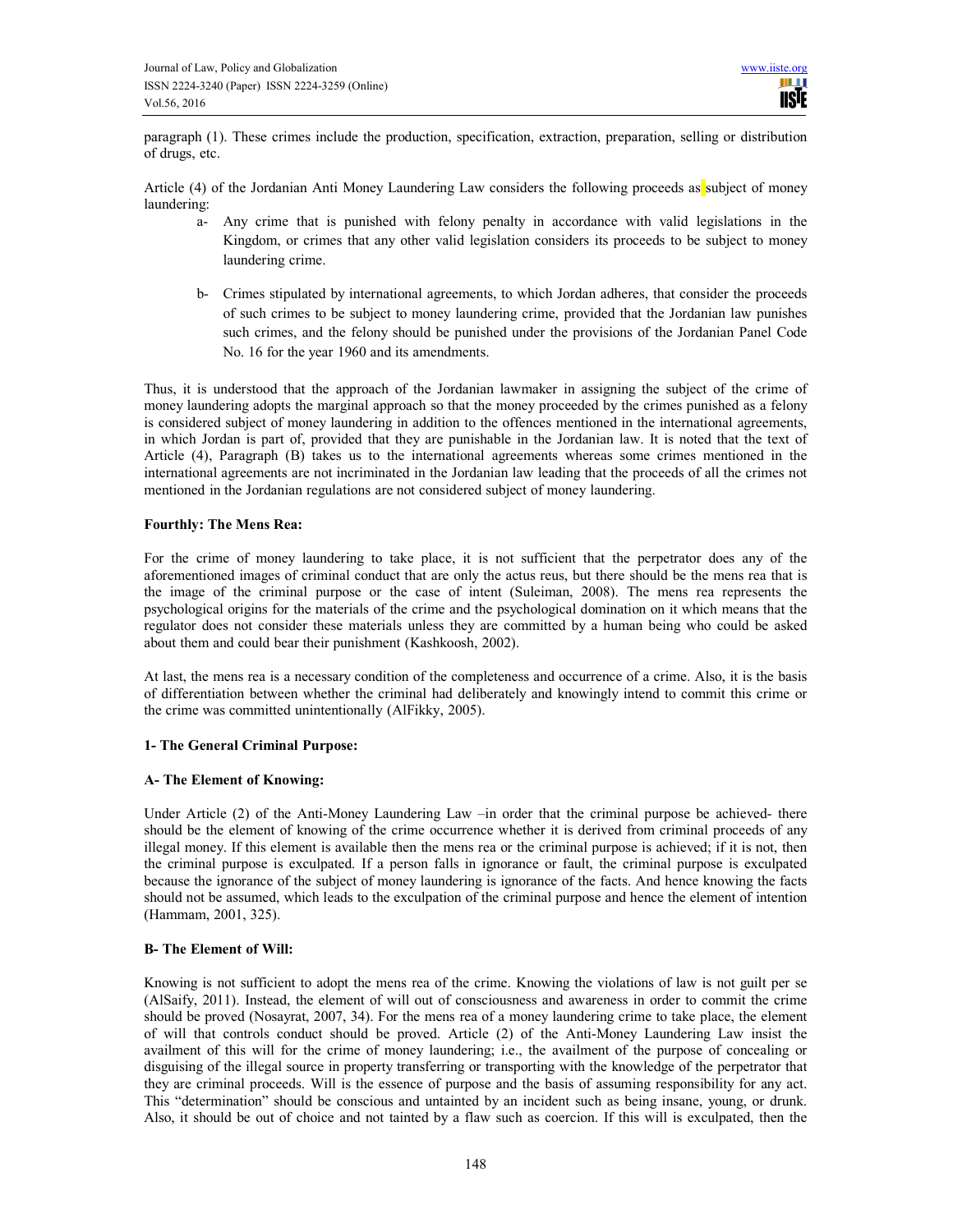mens rea is exculpated as well, which certainly leads to the non-availment of the money laundering crime (Mahdy, 1976, 120).

## 2- The Personal Criminal Purpose:

The crime of money laundering is not sufficient with the general purpose but it requires a personal purpose which is the will of the criminal to conceal the real source of the illegal money or providing it a fake justification by all means, the will of the criminal to transfer or exchange the money knowing that they are illegal money in order to conceal or disguise its source, helping someone who is involved in committing the crime to get away without punishment, or the will to have, posses, manage, invest or use the illegal money to buy movables or non-movables or to perform transactions knowing that they are illegal money (Abdel All, 2003). As for the purpose requested by the Jordanian lawmaker in this crime, it is the general and personal criminal purposes. The law explicitly stipulates the general purpose in Article (2) on mentioning the images of the criminal conduct assigning the following sentence: "with knowledge that the funds are preceded of one of the crimes stipulated in article  $(4)$  of this law".

In addition, the Jordanian lawmaker stipulates the personal criminal purpose in Article (2) in the Anti Money Laundering Law: "or any action that leads to conceal or disguise its source, origin, nature, place, disposition mean, ownership or related rights", showing that purpose of the defendant was focused on concealing or disguising the source of the illegally acquired funds and making them appear as legally acquired.

#### The Second Section

#### The Efforts of the Kingdom of Jordan in Combating the Crime of Money Laundering

In the domain of legal cooperation, Jordan has concluded some international agreements that represent the suitable legal framework of Jordan in giving legal help besides giving this help through the International Criminal Police Organization (INTERPOL). The national coordination and cooperation in Jordan is the responsibility of the National Committee of Anti Money Laundering formed pursuant to the provisions of the Anti-Money Laundering Law. In addition, under the law, the Anti Money Laundering Unit was established; it is the concerned party of receiving notifications about the suspicious transactions from the parties subject to the provisions of this law. This unit follows the administrative style in its work; tasks of judicial nature or related to law enforcement cannot be assigned to it. The Central Bank, the Securities Commission Council and the Insurance Commission are the most important censorship and supervision parties on the financial sector. These parties have the competence to observe the works of these subordinate institutions under the laws that organize this work within the framework of its work in combating money laundering, each security agency is responsible for combating the operations of money laundering (Hegazy, 2007). In this part, we will show the practical and legislative efforts of the Kingdom both on the national and international levels in order to eliminate this crime. This part is consisted of the following sections:

## The First Part: The international efforts of the Kingdom in combating money laundering.

According to the report of Basel Institute on Governance (Addustour, A Jordanian Newspaper, 2014), Jordan is ranked third on Arab countries as for the indicator of combating money laundering, and it is also ranked 122 all over the world, with a total of 5.02 points and is classified "above-average". This year (2016), the indicator included 19 Arab countries. Amman was the best of them in combating money laundering with a total of 4.79 points, and it was ranked 134 globally, whereas Qatar recorded 4.96 and was ranked second on Arab countries and 126 globally. Jordan is ranked third on Arab countries as for the indicator of combating money laundering issued by Basel Institute on Governance because of its efforts in combating money laundering and terrorist financing (Addustour, A Jordanian Newspaper, 2014). It combats the operations of money laundering through the unit established pursuant to the provisions of the Anti-Money Laundering and Terrorism Finance No.46 for the year 2007 and it is amendments. The efforts of the Kingdom in combating money laundering are obvious through its international cooperation through international conventions and conferences.

## Firstly: The Efforts of the Kingdom on the Level of International Conventions:

1- The United Nations Convention against Illicit Traffic in Narcotic Drugs and Psychotropic Substances.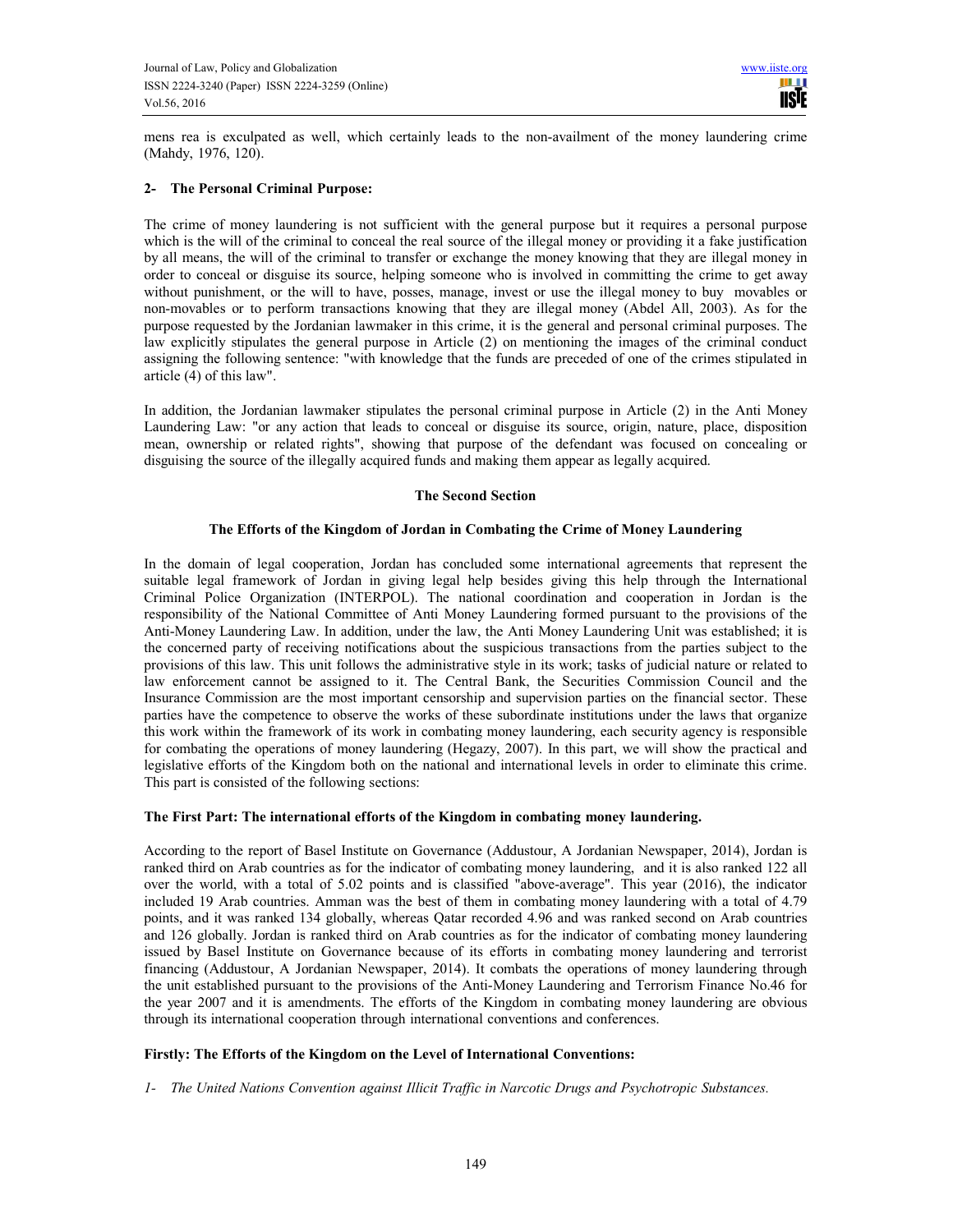Jordan ratified the United Nations Convention against Illicit Traffic in Narcotic Drugs and Psychotropic Substances (Vienna) on 1/4/1989 under the law published in the Official Gazette (Issue No 3620). This convention is the first and most important one embodying the reinforcement of international cooperation in combating money laundering. It is the first international legal document accrediting specific provisions and measures to combat money laundering used or proceeded from illegal trafficking of drugs and issues related to expropriating and confiscating of the proceeds of crime. Additively, it includes some procedures of combating and punishing the criminals (Fayadh, 2004, 46). This convention incriminates the operations of money laundering with all of its stages; i.e. whether it is related to the transferring of money yielded from the illegal trafficking of drugs and psychotropic substances, moving, concealing or disguising its illegal source intending to help the criminals to get away without punishment. But these texts stipulate the knowledge that these money are yielded from any crime or crimes related to the illegal trafficking of drugs or psychotropic substances (Hosny, 1984).

#### 2- The United Nations Convention against Transnational Organized Crime (Palermo – 2000).

Jordan signed the United Nations Convention against Transnational Organized Crime (Palermo-2002) ratified on 22/5/2009. This convention stated taking the necessary procedures in order to combat the organized crime. It considers the operations of money laundering as one of four major types of crimes related to the operations of organized crime which are punishable by the law. This convention is one of the important international documents in combating the crime of money laundering. It pays attention to incriminating the operations of money laundering because it represents a major purpose for the gangs of the organized crime (Mahdy, 1976). Despite a lot of this money is preceded from the illegal trafficking in drugs and psychotropic substances, other activities of organized crimes form a high ratio of the total of illegal proceeds that become part of the world financial law. This convention follows the steps of Vienna convention but it is more accurate in specifying the original crimes, preventive and repressive measures for the crime of money laundering (Abdel All, 2013, 54).

## 3- The Council of Europe Treaty (1990):

The Council of Europe member states and some other countries have signed this treaty in 1990. It completes the international cooperation as for the operations of money laundering obliging the member states to incriminate money laundering yielded from dangerous criminal activities. In addition, it demands them to make legalizations that include texts that allow the confiscation of the crime proceeds, tracking the properties that could be confiscated and preventing its disposing or transferring its ownership (Barakat, 2006). Thus, before we move to the efforts of the Kingdom in the international conferences, we have handled its most prominent international cooperation in these conventions in order to combat the crime of money laundering.

## A- Expanding the Criminal and Juridical Capacity.

The Vienna Convention has asserted the principle of territoriality in holding the capacity in the prosecution of the offenders of money laundering whether the crime is committed on the territory of the party country, on a ship raising its flag or on a plane recorded by its law in the time of the crime. Also, this convention has adopted the principle of personality in its positive part allowing the capacity to be held in the offender's State of nationality. And it has adopted the principle of universality allowing the capacity to be held in the state of the offender's habitual residence (AlAkoor, 2012). A lot of countries expanded its juridical capacity to include the crime of money laundering after considering this act an independent crime and a crime of terrorism (AlRashdan, 2007). Paragraph (b) of Article (2) in the Jordanian Panel Code assures this stating that: "Any act related to any transactions especially depositing money at any bank or financial institution which provides banking services in the kingdom or the transfer of such money by such institutions and banks to any other party is considered to constitute a terrorism crime if it was proven that such money is suspicious and is related to terrorist activities".

## B- Extradition of Criminals:

The Jordanian Anti Money Laundering and Terrorist Financing Law states in Article (22) the extradition of criminals and convicted persons. But it should be noted that the crime of money laundering does not cover all the requested original crimes which would affect the state capacity in international cooperation especially that the Law necessitates providing help under the rules of the Jordanian laws, bilateral and multilateral agreements of which the Kingdom is a party or under the principle of reciprocity. However, there is the difficulty of addressing and tracking the criminals who committed financial and economic crimes after leaving the national territory.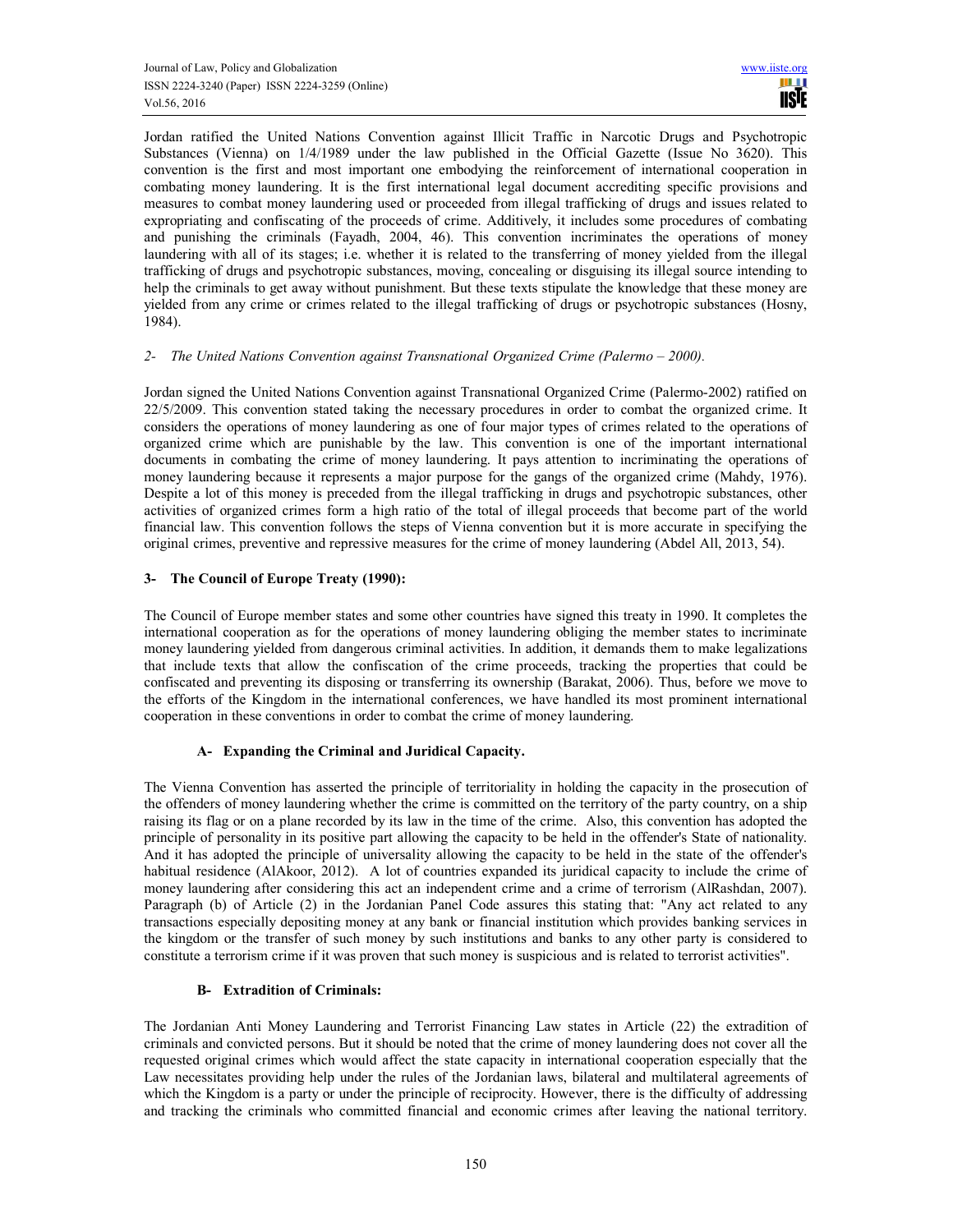Although the Kingdom participates in international efforts in combating money laundering crimes and all the crimes in general by signing so many international conventions and treaties either bilaterally or multilaterally (AlMubarak, 2004), the Kingdom still fails to track those who flee abroad after the misapplication of huge funds of the treasury with the knowledge that the major criminals who fled from the Jordanian judiciary take refuge to the West capitals that are considered a safe place and a resort to the outlaws. This makes the mission more difficult and takes more time excluding the negligence of the International Police in helping the Jordanian authorities to catch the outlaws (The Report of Mutual Assessment of Combating Money Laundering, Jordan, 2009, 211).

#### C- International Letters Rogatory:

In criminal matters, international letters rogatory is considered one of the most important indispensable procedures especially in the transnational crimes that necessitate mutual legal help (Saleh, 2006). International letters rogatory is stipulated in the national laws, the international conventions and the principle of reciprocity. The Jordanian lawmaker has stated the concept of international letters rogatory in Article (22) of the Anti-Money Laundering and Terrorism Finance Law.

## D- The Mutual Legal Help:

The Anti-Money Laundering Law created the legal basis for mutual legal cooperation and help as for the investigation of money laundering causes. Article (22) states: "To achieve the intended purposes of this law, the Jordanian judiciary parties shall cooperate with foreign judiciary parties; in particular regarding the assistance, judiciary representation, extradition of accused and convicted individuals and proceeds, in addition to the requests of foreign parties to pursue, freeze or seize funds related to money laundering crimes in accordance with rules set by Jordanian legislations and bilateral or multilateral agreements in which Jordan is part of, and on reciprocal basis without any prejudice to the rights of the persons who have good will". Article (23) adds that: "Jordanian judiciary parties have the right to order the implementation of the requests of foreign judiciary parties to confiscate proceeds related to money laundering crimes in accordance with rules set by Jordanian legislations and bilateral or multilateral agreements in which Jordan is part of".

Some of the most important conventions of legal and judicial cooperation excluded by Jordan are:

- The Agreement on Legal and Judicial Cooperation in Civil and Commercial Matters, Personal Status and Penal between Jordan and Kuwait.
- The Agreement on Legal and Judicial Cooperation between Jordan and the United Arab Emirates, 1999.
- The Agreement on Legal and Judicial Cooperation between Jordan and Qatar, 1997.
- The Agreement on Legal and Judicial Cooperation between the States of the Arab Cooperation Council, 1989.

Secondly: The Efforts of the Kingdom in Combating Money Laundering on the Level of International Conferences.

#### 1- The Conference of Egmont Group to Combat Money Laundering and Terrorism Finance.

The Kingdom participated in the plenary meeting of Egmont Group (www.egmontgroup.org) held in Saint Petersburg/Russia during the period from July 11th-13th, 2012 where the Egmont Group Plenary Meeting announced the Hashemite Kingdom of Jordan's membership to the Egmont Group (Kottayshat, 2014). This membership is part of the Kingdom's national, regional and international efforts for combating money laundering and terrorism finance. One of the duties of the Egmont Group is to reinforce the international cooperation between the financial intelligence units (FIUs) in the fight against money laundering and financing of terrorism. The Egmont Group was established by a number of (FIUs) in 1995 and is comprised currently of (127) member countries which has operational financial intelligence units.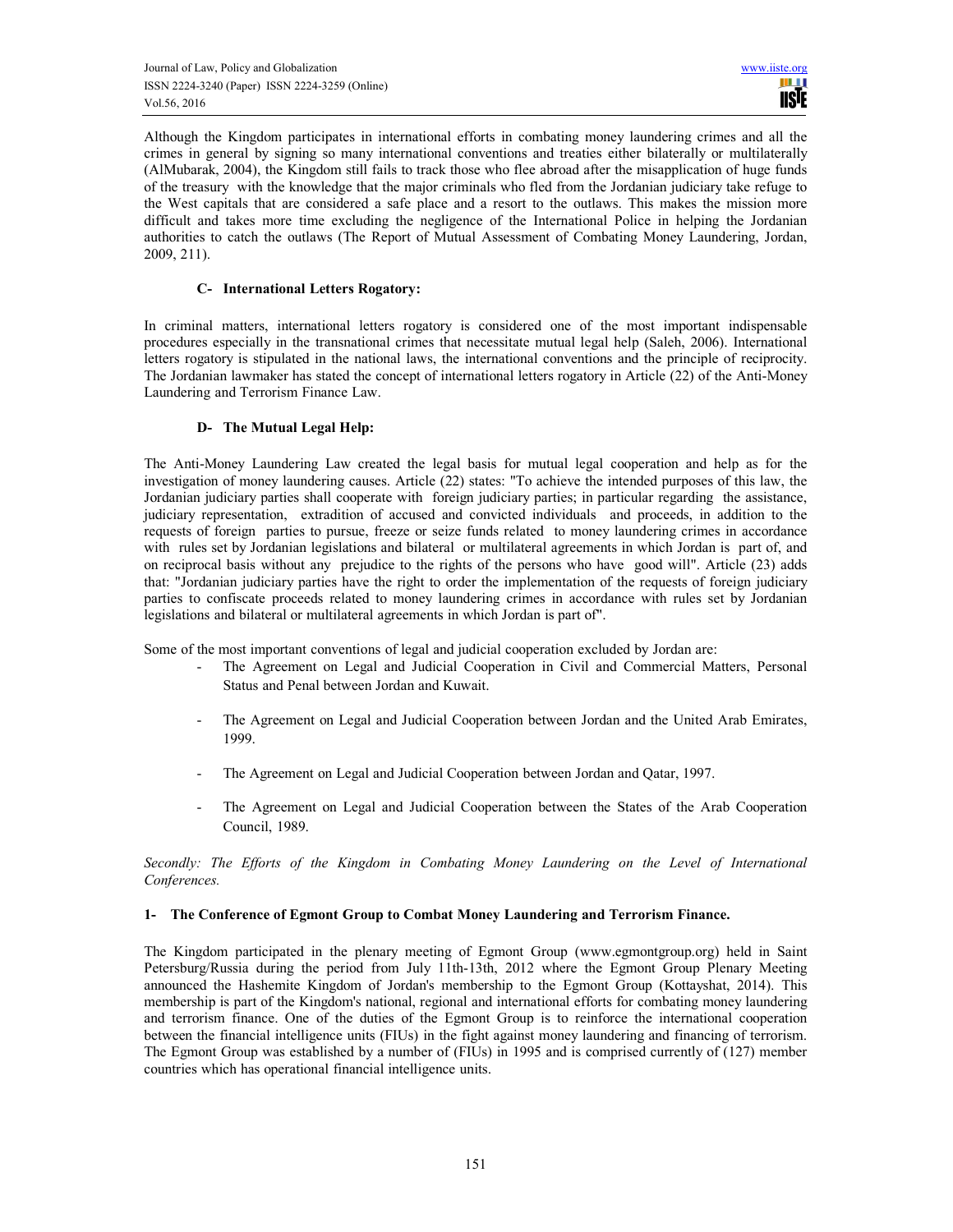# 2- The Seventeenth Conference of Counter-Terrorism Officials in Arab countries.

Jordan has participated in the Seventeenth Conference of Counter-Terrorism Officials in Arab Countries opened on Wednesday September 18, 2014 in Tunis in the secretariat of the Council of Arab Ministers of the Interior with the presence of representatives of Ministries of the Interior of Arab member states and Naif Arab University for Security Sciences (Saudi Press Agency, 1435H). Some of the most important results of the Kingdom's international cooperation in international conferences combating money laundering are:

- a- The Kingdom has legislated laws necessary to combat money laundering and terrorism finance under the international criteria in this regard.
- b- A national committee for combating money laundering and terrorism finance has been established. It is concerned with formulating the public policy for combating money laundering terrorism finance.

## The Second Part: The Efforts of the Kingdom on the Internal Level for Combating Money Laundering:

In general, Jordan is considered one of the countries clean of money laundering because it neither produces nor consumes drugs, nor does it manufacture firearms. However, due to Jordan's central position, it became a central point in the trafficking of drugs and firearms leading that it always does its best to combat money laundering through the role of banks and executing the directives issued by the Central Bank and through the efforts of the national unit and committee (AlAkoor, 2012).

#### Firstly: The Role of National Banks in Combating Money Laundering.

Banks are some of the most important elements in combating money laundering because these operations are mainly made through banks. The responsibility of banks is not only limited to confiscating these funds but also it expands to include the verification of the sources of these suspicious funds (AlMash'al, 1425H).

Therefore, in order banks not to be subject to penal responsibility, they ought to take the necessary procedures to censor the customers performing transactions whether they were normal or legal persons. In addition, they should report the formal authorities about any suspicious transactions otherwise they would bear the whole penal responsibility. In order that banks combat and limit money laundering, they should keep the information and records of all the banking transactions for a specific period of time (AlRashdan, 2007, 134). Jordanian lawmakers are keen on keeping the banking system clean, so they issued some necessary related legislation such as the Jordanian Banking Code, the directives of the Jordanian Central Bank, and the directives of combating money launderings in insurance activities.

## 1- The Directives of the Central Bank:

Jordan has recognized early the risky consequences of the operations of money laundering, so the Jordanian Central Bank was one of the first central banks issuing directives to the banks; e.g., (Know your Customer), 1997, a guidance manual for combating money laundering. The Central Bank is the regulatory authority responsible for the rightness of the banking system. In order to increase the efficiency and effectiveness of banks in performing the banking transactions, protect them from the risks of using them in the operations of money laundering and terrorism finance (Kottayshat, 2014, 103), consolidate the right banking practices, and cope with the global modern developments in this domain, the Central Bank has issued some directives for combating money laundering and terrorism finance in 2006, which were amended under the directives No. 42 issued on 3/7/2008. According to these directives, banks are obliged to stick to them. Also, the Central Bank has developed a guidance manual to help identifying the suspicious patterns of the operations of money laundering and terrorism finance. This manual is supposed to be a guide for educating the bankers and to be updated. Emphasizing the important role of the Central Bank in the domain of money laundering, its censorship extends to include the overall works of banks and especially the banking operations in order not to be away of censorship (AlAkoor, 2012, 225). As for the international efforts in addressing the obstacles of combating money laundering, the directives urge the banks to cooperate in combating this crime because it is an international one (Kottyshat, 2014, 105), meaning that it does not happen nor is it limited to a single country. This crime may begin in some country and then moves to another producing its elements in a third or fourth country which entails the international efforts and the national efforts and legislations to be side by side so that we could limit this crime.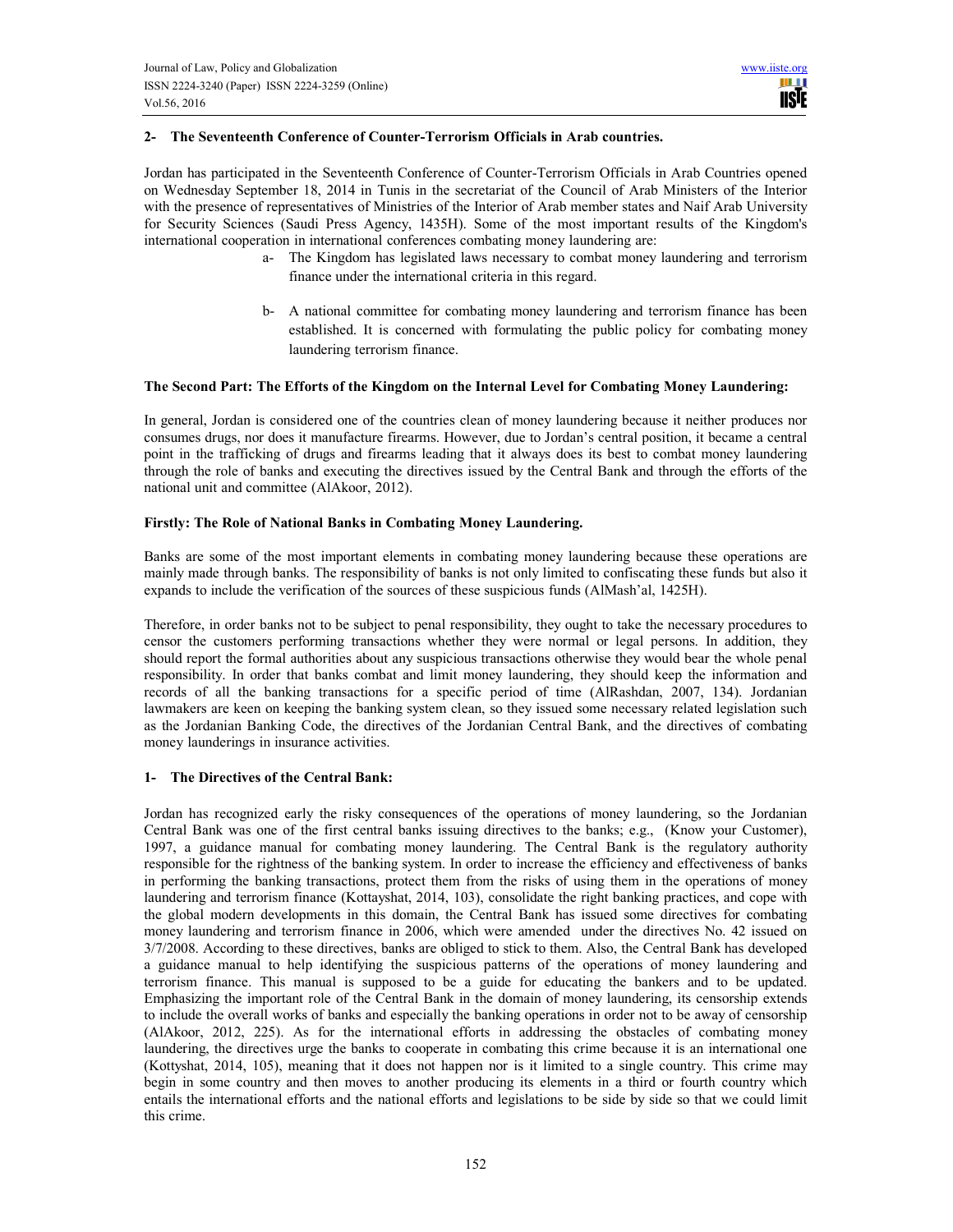## 2- The Jordanian Banking Code:

Since the Jordanian Banking Code No.28 for the year 2000 was issued, Article (93) became the cornerstone of combating money laundering even its text includes all the banking operations, delivering or paying money related to any crime or any illegal act. Under the law, the Central Bank and other banks are obliged to take specific procedures as follows:

- a- If a bank learns that the execution of any banking transaction or the receipt or payment of funds is related to or could be related to any crime or illegitimate act, the bank shall immediately notify the Central Bank accordingly.
- b- Notwithstanding the provisions of any other legislation, upon receiving a notice pursuant to paragraph (A) of this Article, or upon knowledge from another source that the bank has been asked to execute a banking transaction or to receive or pay funds related or could be related to a crime or an illegitimate act, the Central Bank shall issue an order to such bank to refrain from executing the transaction or receiving or paying the funds for a period not exceeding thirty days. In the meantime, the Central Bank shall notify any official or judicial authority of the matter.
- c- Disclosure of information by a bank under the provisions of this Article shall not be regarded as a breach of the obligation to maintain banking confidentiality. Such bank or the Central Bank shall bear no consequent liability.

However, there are some obstacles of combating money laundering from the banks. These obstacles are related to bank secrecy that is considered the most important obstacle of combating money laundering because it prevents detecting the funds deposited in banks and hence it becomes a shelter for suspicious funds. This is because banks are keen on not providing the necessary information about their clients except what is allowed by laws in order to protect the personal rights for those clients.

## 3- The Insurance Sector:

The Insurance Commission is responsible for censoring the parties subject to its censorship in order to verify its commitment to the provisions of the Insurance Regulation Act and the issued directives and decisions according to the law and by the commission as the directives for combating money laundering in the insurance activates No.3 of 2007. The insurance commission has the legal personality, financial and administrative independence and hence by this character it possesses the movables and non-movables necessary to achieve its objectives and it performs all the legal acts including the concluding of contracts, and the acceptance of assistance, donations, grants and endowment. It has the right of litigation and, in juridical procedures, it is represented by the civil general attorney or any other attorney appointed for this purpose. The directorates of the insurance commission are responsible for the on-site inspection and office censorship on the insurance companies in the domain of combating money laundering (Al Akoor, 2012).

## Secondly: The Efforts of the National Unit and Committee in Combating Money Laundering and Terrorism Finance.

In addition to the efforts of the Kingdom in combating money laundering, especially making legalizations and regulations incriminating this phenomenon, it has consistently established a lot of commissions and committees such as:

## 1- The National Committee for Combating Money Laundering.

Article (5) of the Anti-Money Laundering Law states forming a national committee for combating money laundering named "the National Committee of Anti Money Laundering".

Under Article (6) of the same law, some of the tasks and authorities of this committee are: a- Formulation of general policy of anti-money laundering.

b- Supervision over the implementation of the tasks assigned to the Unit.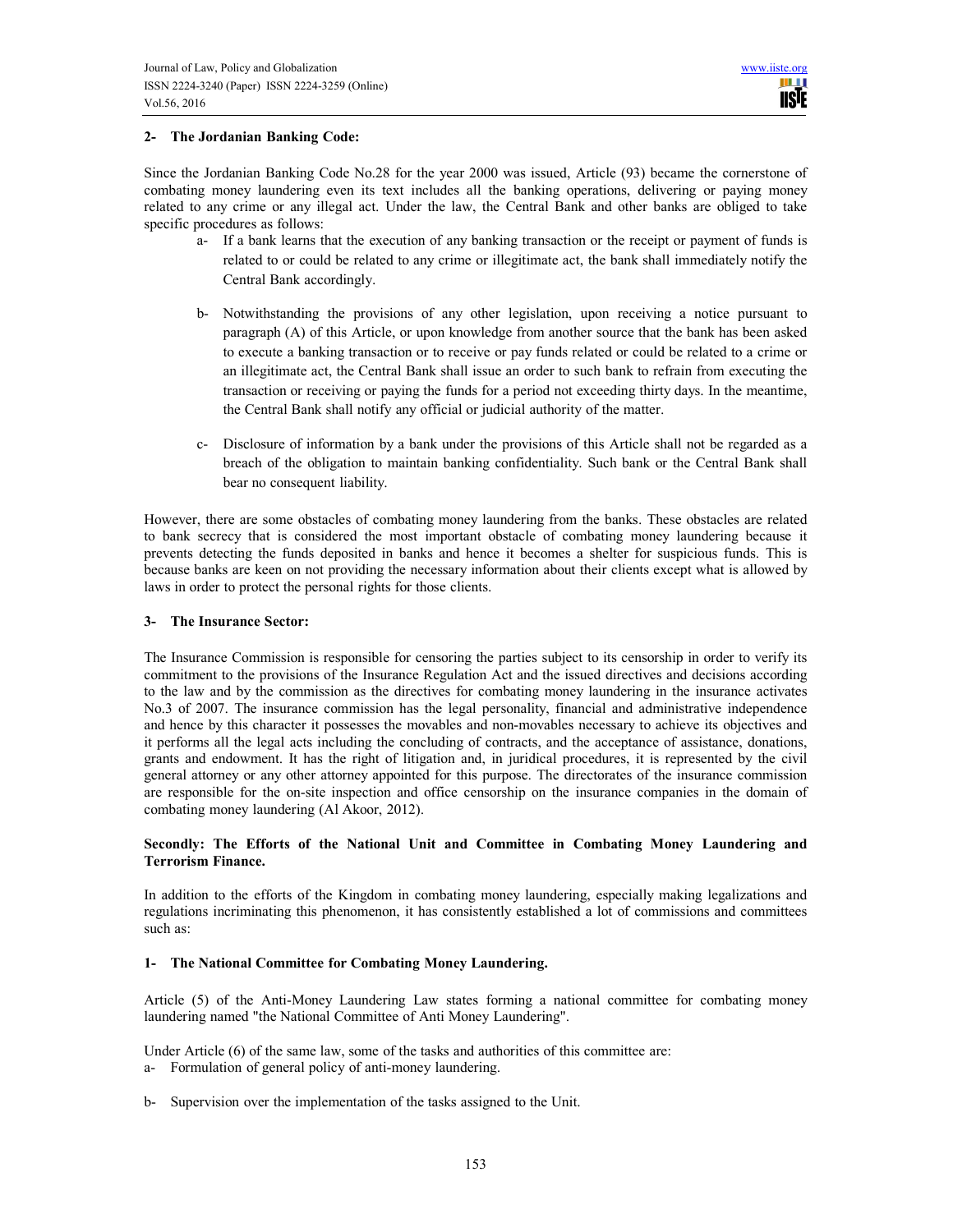- c- Facilitation of the exchange of information related to money laundering transactions and coordination among the related parties.
- d- Participation in international forums related to the general policy of anti-money laundering.

## 2- The Anti Money Laundering Unit.

The Anti Money Laundering and Terrorism Finance Unit was established pursuant to the provisions of law no. (46) for the year 2007, the Anti-Money Laundering and Terrorism Finance Law, and its amendments. It is located in the Central Bank as an independent unit. The unit shall be competent to receive the notifications related to any operation suspected to be related to money laundering or terrorism finance, to request, analyze and investigate the related information and to provide them to the concerned authorities when necessary in order to combat money laundering and terrorism finance. As for its most important achievements in combating money laundering, an anti-money laundering unit received a group of (81) notifications about suspicious operations: 68 notifications from the banking sector, 3 notifications from bureaux de change, 9 notifications from the regulatory authorities and one notification from a financial company. The unit worked on keeping and following (under consideration) (75) notifications while it referred 3 notifications related to money laundering to public prosecution. Also, it referred 3 other notifications of other crimes to public prosecution (The Report of Mutual Assessment of Combating Money Laundering, Jordan, 2009, 217). In addition, the Anti-Money Laundering Unit referred nine causes to the Public Prosecutor to be investigated in money laundering crimes in the last three years out of 613 reported cases. The Unit indicated the referring of 4 cases in each of 2011 and 2012, and one case in 2013.

#### Results

By exploring the Jordanian experience in combating the crime of money laundering, the author ended up with many important results that should be highlighted and achieved. These results are as follows:

- 1- This study shows the efforts of Jordan in combating money laundering. Jordan sought to participate in international efforts for combating money laundering by adapting its legal system with the international system and by forming the national unit and committee for combating money laundering which were assigned to combat and limit this crime.
- 2- Despite the strenuous efforts of Jordan in combating money laundering, the concept of money laundering is still new which entails launching great awareness campaigns about it in all the state sectors and on all the levels.
- 3- This study shows that no effective combat of money laundering can achieve its aspired objectives without the cooperation of the banking sector. This cooperation is multifaceted involving: firstly, the great concern and censorship over the movement of funds; secondly, reporting all the suspicious transactions; thirdly, international cooperation between financial institutions and exchanging information together.
- 4- Not issuing directives for combating money laundering in insurance activities depending on the Anti-Money Laundering Law so that stipulated penalties could be imposed on the enterprises that offend the implications of the directives.

#### Conclusion

Praise be to Allah for his blessings; Peace be Upon Muhammad bin Abdullah; May Allah be pleased with the Companions and Successors. This is what I could introduce in this study that I wish to have assigned the general framework of the Jordanian experience in combating the crime of money laundering on both the international and national levels. After exploring and introducing this topic, we ought to show the results and recommendations.

#### Recommendations: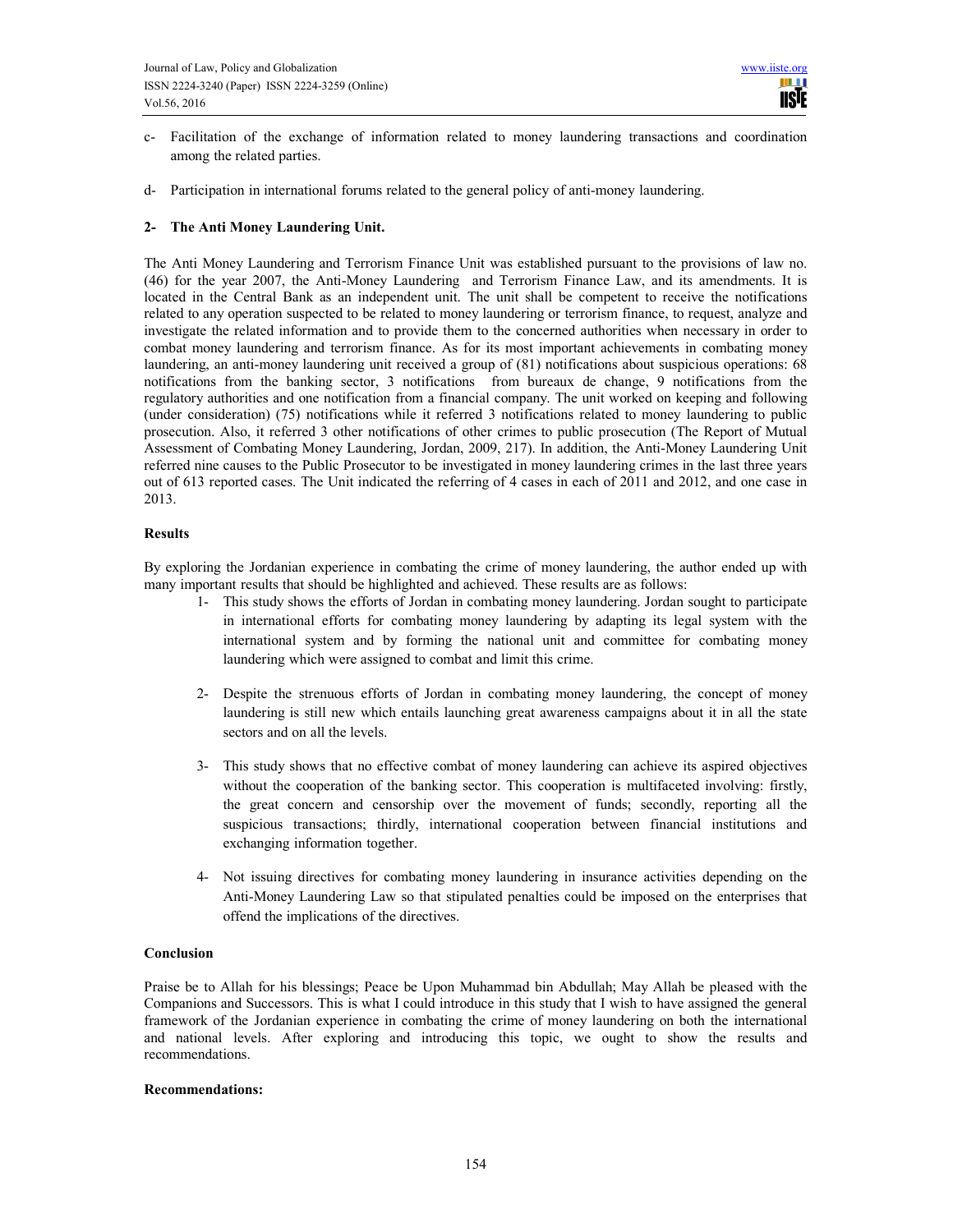In this study, the author reaches some recommendations as follows:

- 1- Establishing security units dedicated to combating money laundering and providing it with highly-qualified and highly-practiced staff.
- 2- Upgrading professional effectiveness of the officials of combating money laundering nationally and internationally allowing them to improve their skills by exposing to special expertise and identifying modern techniques to uncover the operations of money laundering and track the perpetrators.
- 3- Increasing the training efforts especially training related to financial analysis and identifying suspicious operations.
- 4- Reconsidering banking secrecy which is a secure place for criminal gangs in addition to increasing the penalties on these gangs.
- 5- Issuing directives for combating money laundering in insurance activities under the Anti Money Laundering Law so that its penalties would be applied to companies that break the implications of directives.
- 6- Forming an Arab organization like the international Egmont Group to include the all financial investigation units in the Arab World. Its basic task is to develop comprehensive Arab strategy for combating the crimes of money laundering, exchange information and coordinate the Arab efforts in this framework.
- 7- Activating the role of The National Committee of Anti-Money Laundering by developing effective policies and mechanisms that include the methods of cooperation between the authorities concerned with combating money laundering. It also puts the mechanisms of communication and consultancy with the financial sector and other sectors.
- 8- Enforcing the role of the financial sector's censorship and supervision by supporting the institutions to commit to reporting the authorities of suspicious operations.

## References

- 1- The Ever Glorious Quran.
- 2- Sources:
- The amended Temporary Jordanian Panel Code No. (54) of 2001, amended from the original Panel Code No (16) of 1960.
- The amended Anti Money Laundering and Terrorism Finance of 2010, amended from the Anti Money Laundering and Terrorism Finance of 2007 published in the Official Gazette, Issue No. 4831 on 17/6/2007.
- Vienna Convention of 1988
- The United Nations Convention against Organized Crime (Palermo, 2000)
- 3- The References of Islamic Fiqh:
	- AlSaify, Abdel Fattah Mustafa, "The General Provisions of the Penal System of Islamic Sharia and Law", Alexandria University Press, Alexandria, 2006.
	- Fayadh, Attia, "The Crime of Money Laundering in Islamic Fiqh", University Press, First Edition, Cairo 2004.
	- Saleh, Muhammad bin Ahmad, "The Crime of Money Laundering in Islamic Sharia and Man-made Regulations", Riyadh, KSA, First Ed., 2007.
- 4- Jurisprudential References:
	- Fayez, Arwa and Kottayshat, Enas, "The Crime of Money Laundering: The General significance and the Legal Nature: A Comparative Study", First Edition, Wa'el Publishing and Distributing House, 2002.
	- Solaiman, Khaled, "Money Laundering: An Unlimited Crime", First Edition, the Modern Institution for Books, Tripoli.
	- AlSarraj, Abbood, "An Explanation of the Panel Code", Damascus University Press, Damascus, 2007.
	- Kebeish, Mahmoud, "The Criminal Policy in Combating Money Laundering", Second Edition, AlNahdha AlArabia Publishing House, Cairo, 2001.
	- Rahmany, Mansour, "A Brief of the General Panel Code", AlOloom Publishing and Distributing House, 2006.